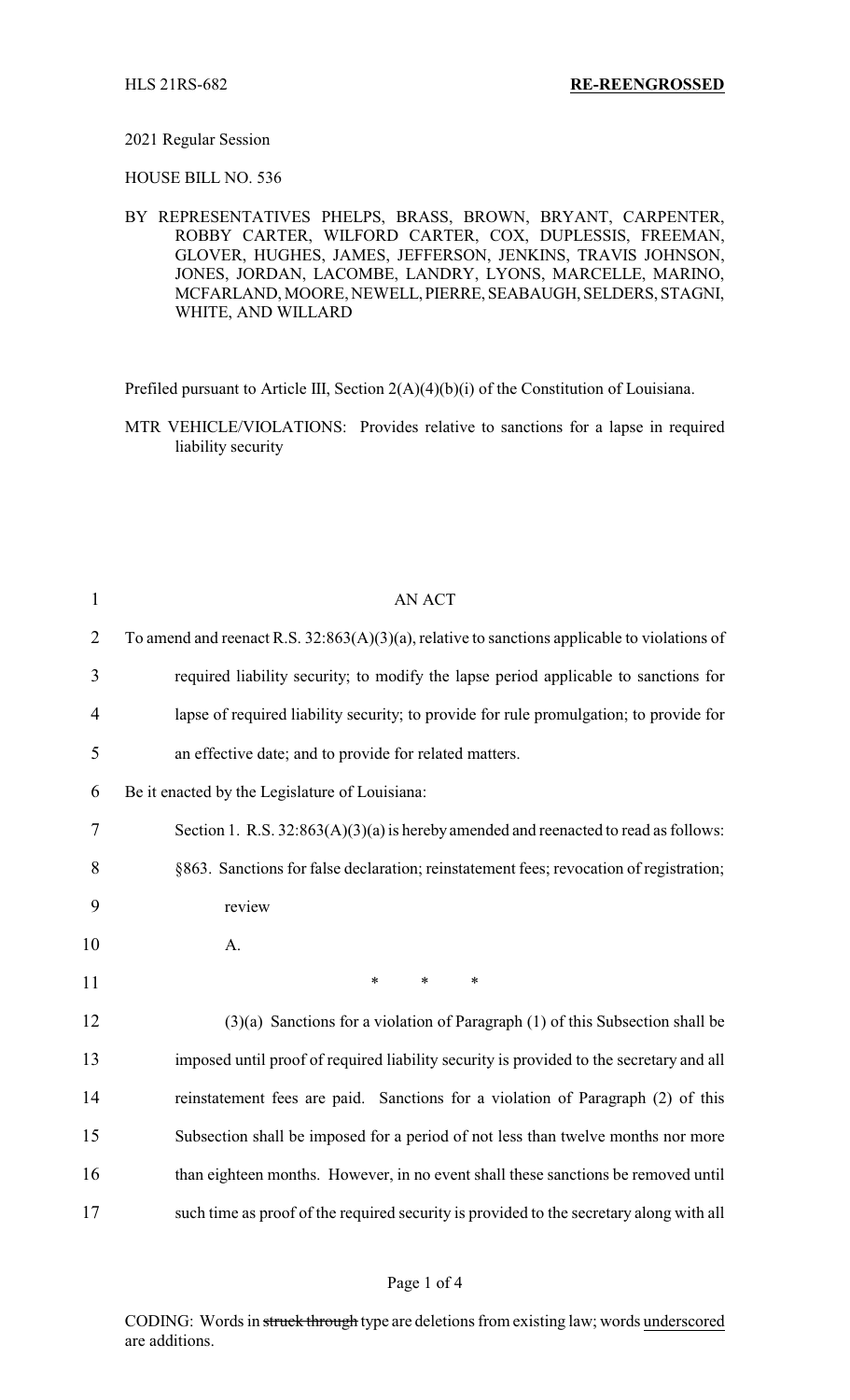appropriate fees required by law, including a reinstatement fee of one hundred dollars per violation of Paragraph (1) of this Subsection if the vehicle was not covered by the required security for a period of one to thirty days, two hundred fifty dollars if the vehicle was not covered by required security for a period of thirty-one to ninety days, and five hundred dollars if the vehicle was not covered by required security for a period in excess of ninety days. No reinstatement fee shall be imposed by the secretary if the vehicle was not covered by required security for a period of ten days or less and the insured surrenders the vehicle's license plate to the secretary within ten days or if the violation is the insured's first violation pursuant to Paragraph (1) of this Subsection and the lapse of insurance coverage was for five days or less. The reinstatement fees for violations of Paragraph (2) of this Subsection shall be as follows: two hundred fifty dollars for a first violation, five hundred dollars for a second violation, and one thousand dollars for a third or subsequent violation. The reinstatement fee shall not be owed for an alleged violation of Paragraph (2) of this Subsection when proof of the required security is provided to the secretary within sixty days of the date of the notice. If at the time of reinstatement, a person has 17 multiple violations and is within sixty days of the notice, the total amount of fees to 18 be paid shall not exceed eight hundred fifty dollars, for violations of Paragraph (1) of this Subsection, and one thousand seventy-five dollars for violations of Paragraph (2) of this Subsection. At no time shall the total amount of fees, including administrative fees, exceed two hundred fifty dollars for persons sixty-five years or 22 older. After sixty days of the date of the notice, all fees shall be considered final delinquent debt and therefore owed, and the eight hundred fifty dollar limit for persons under sixty-five years shall no longer apply.  $*$  \* \* \*

 Section 2. The Department of Public Safety and Corrections shall adopt and promulgate, in accordance with the Administrative Procedure Act, any rules and regulations that may be necessary to bring existing administrative rules into conformity with the provisions of this Act.

## Page 2 of 4

CODING: Words in struck through type are deletions from existing law; words underscored are additions.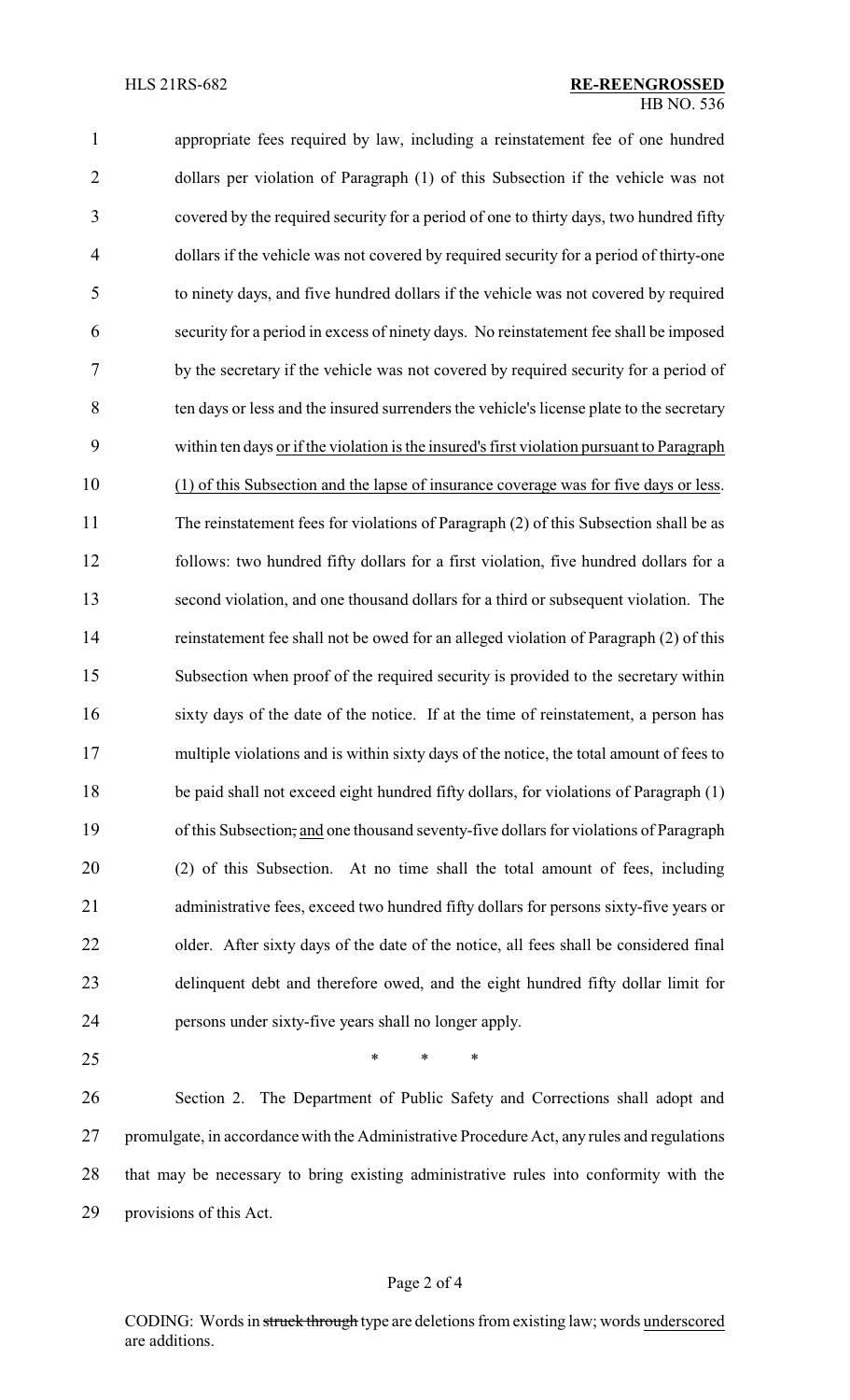- 1 Section 3. This Act shall become effective upon signature by the governor or, if not
- 2 signed by the governor, upon expiration of the time for bills to become law without signature
- 3 by the governor, as provided in Article III, Section 18 of the Constitution of Louisiana. If
- 4 vetoed by the governor and subsequently approved by the legislature, this Act shall become
- 5 effective on the day following such approval.

## DIGEST

The digest printed below was prepared by House Legislative Services. It constitutes no part of the legislative instrument. The keyword, one-liner, abstract, and digest do not constitute part of the law or proof or indicia of legislative intent. [R.S. 1:13(B) and 24:177(E)]

| HB 536 Re-Reengrossed | 2021 Regular Session | Phelps |
|-----------------------|----------------------|--------|
|                       |                      |        |

**Abstract:** Changes the number of days that trigger the imposition of sanctions for lapse of required vehicle insurance liability.

Present law requires the secretary, upon a determination that a vehicle is not covered by security as required by present law or the owner or lessee has allowed the required security to lapse, to revoke the registration of the vehicle, impound the vehicle, and cancel the vehicle's license plate.

Present law requires sanctions for a violation of present law to be imposed for a period ranging from 12 to 18 months until proof of required liability security is provided to the secretary and all reinstatement fees are paid.

Present law requires a reinstatement fee of \$100 per violation if the vehicle was not covered by the required security for a period of 1-30 days, \$250 per violation if the vehicle was not covered by the required security for a period of 31-90 days, and \$500 per violation if the vehicle was not covered by the required security for a period in excess of 90 days.

Proposed law provides that the reinstatement fee does not apply if the violation is the insured's first violation and the lapse of insurance coverage was for 5 days or less.

Proposed law requires the Dept. of Public Safety and Corrections to adopt and promulgate rules and regulations, in accordance with the Administrative Procedure Act, to bring any existing administrative rules into conformity with the provisions of proposed law.

Effective upon signature of governor or lapse of time for gubernatorial action.

(Amends R.S. 32:863(A)(3)(a))

Summary of Amendments Adopted by House

The Committee Amendments Proposed by House Committee on Appropriations to the engrossed bill:

- 1. Change the number of days that trigger the \$100 per violation penalty if the vehicle was not covered by the required security <u>from</u> 11-30 days to 1-30 days.
- 2. Provide an exemption from the reinstatement fee if the violation is the insured's first violation and the lapse of insurance coverage was for 10 days or less.

Page 3 of 4